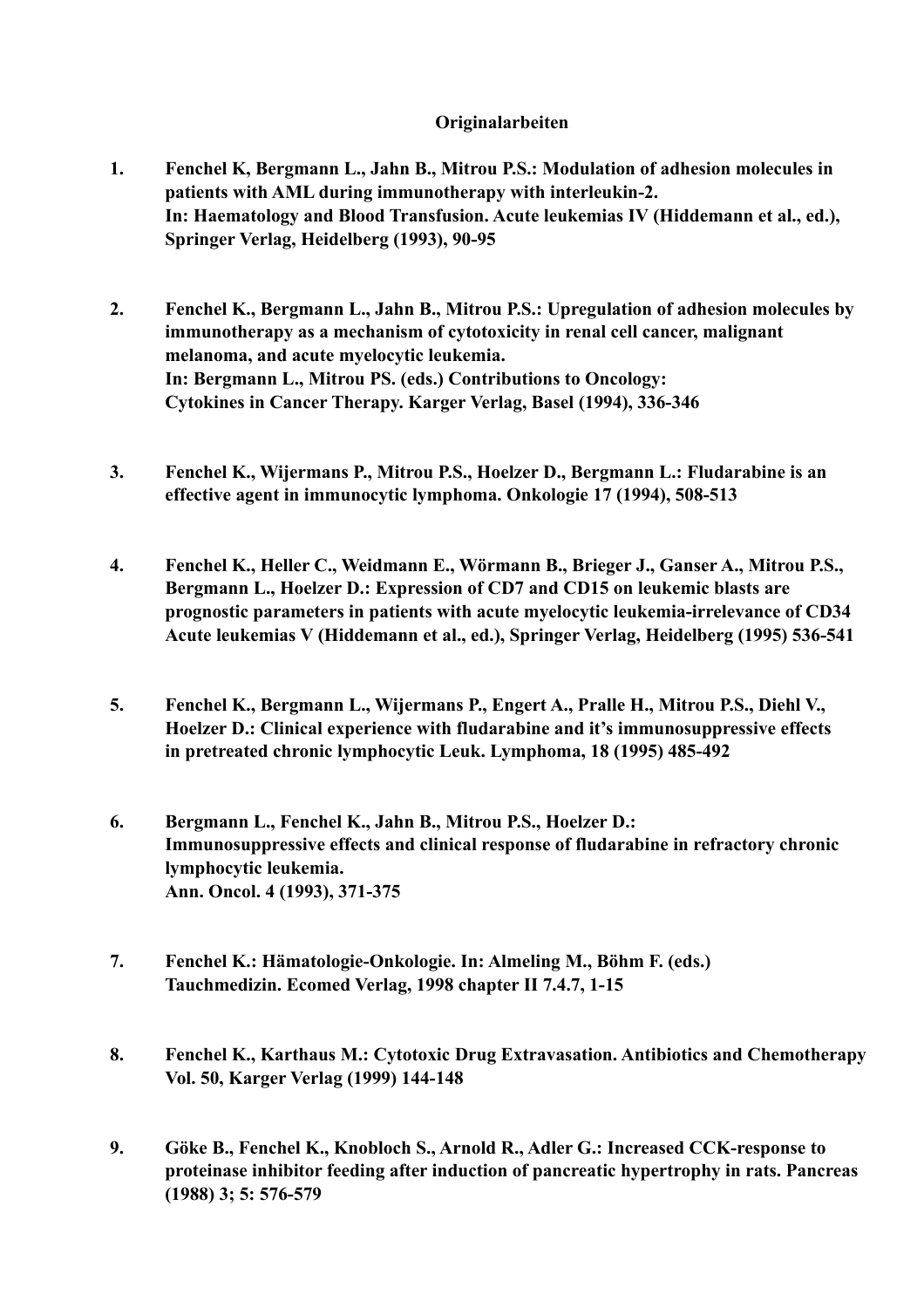- **10. Fenchel K., Karthaus M.: Zytostatika Paravasate- Prävention und Therapie. MMW, 2001, 3/4: 44-46**
- **11. Bergmann L., Fenchel K., Neugebauer T., Jahn B., Enzinger HM., Jonas D., Mitrou P.S.: Daily alternating administration of interferon-alpha and interleukin-2 bolus infusion in two different dose levels in metastatic renal cell cancer – results of two phase II studies. In: Bergmann L., Mitrou P.S. (eds.) Contributions to Oncology: Cytokines in Cancer Therapy. Karger Verlag, Basel (1994), 201-210**
- **12. Bergmann L., Fenchel K., Enzinger HM., Weidmann E., Jahn B., Jonas D., Mitrou P.S.: Daily alternating application of high dose interferon-alpha and interleukin-2 bolus infusions in metastatic renal cell carcinoma. Cancer, 72 (1993), 1733-1742**
- **13. Kemkes-Matthes B., Fenchel K., Matzdorff A.: Gerinnungsstörungen als Notfall bei onkologischen Patienten. Der Onkologe (1999) 5, 1083-1089**
- **14. Brieger J., Weidmann E., Fenchel K., Mitrou P.S., Hoelzer D., Bergmann L: The amplification of the Wilms tumor gene (wt-1) mRNA using the polymerase chain reaction technique may enable sensitive detection of small blast populations in AML. Acute leukemias V (Hiddemann et al., ed.), Springer Verlag, Heidelberg (1995)**
- **15. Brieger J., Weidmann E., Fenchel K., Mitrou P.S., Hoelzer D., Bergmann L.: The expression of the Wilms tumor gene in acute human leukemias as a possible marker for blast cells. Leukemia (1994), 8 (12); 2138-2143**
- **16. Hauck EW., Schmelz HU., Diemer T., Hackstein N., Fenchel K., Weidner W., Knoblauch B.: Epitheloid sarcoma of the penis – a rare differential diagnosis of Peyronie's diagnose. Int J Impot Res. 2003 Oct;15(5):378-82.**
- **17. Jahn B., Bergmann L, Weidmann E., Brieger J., Fenchel K., Schwulera U., Hoelzer D., Mitrou P.S.: Bone marrow derived T cell clones of previously untreated acute myelocytic leukemia exhibit blast directed autologous cytotoxicity. Leuk. Res. (1995), 19 (2); 73-82**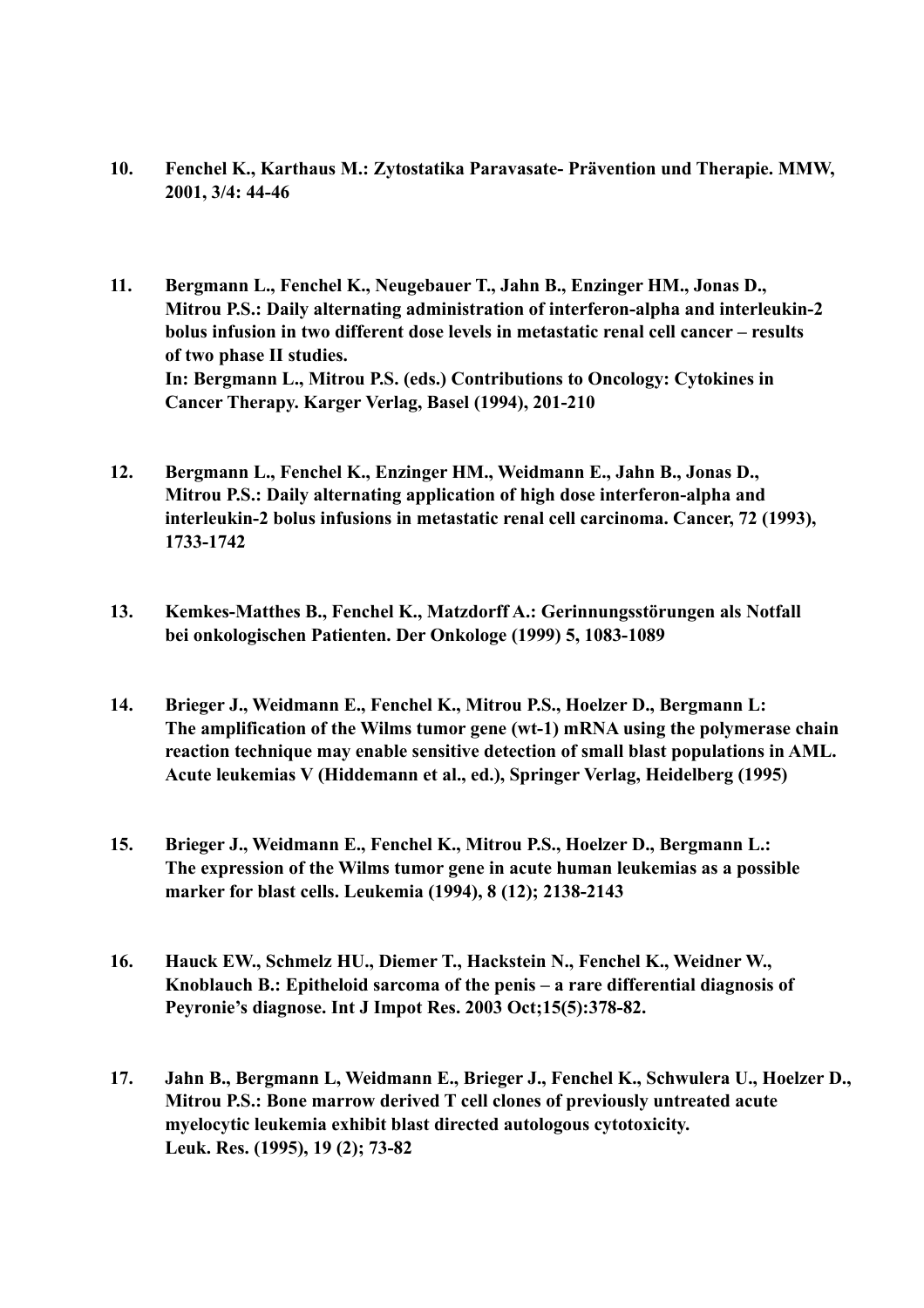**18. Bergmann L., Weidmann E., Enzinger HM., Fenchel K., Jonas D., Mitrou P.S.: Interleukin-2 and interferon-alpha2b as a daily alternating schedule in advanced renal cell cancer – preliminary results of a phase-II study. World J. Urol., 9 (1991), 215-218**

- **19. Weidmann E., Brieger J., Fenchel K., Hoelzer D., Bergmann L., Mitrou P.S.: IL-2 receptor alpha, beta, and gamma chains expressed on blasts of acute myelocytic leukemia may not be functional. Acute leukemias V (Hiddemann et al., ed.), Springer Verlag, Heidelberg (1995)**
- **20. Jahn B., Brieger J., Fenchel K., Bergmann L., Mitrou PS.: In vivo regulation of transforming growth factor-beta 1 mRNA in combined cytokine therapy: Interleukin-2 impairs interferon-alpha stimulated increase in transforming growth factor steady state mRNA levels. Cancer Immunol. Immunother. 38 (1994), 304-310**
- **21. Duensing S., Schuhknecht S., Fenchel K., Ganser A., Atzpodien J.: Inhibitory effects of Interleukin-12 (IL-12) on spontaneous in vitro apoptosis in B-chronic lymphocytic leukemia (B-CLL). Letter to Blood (1996)**
- **22. Borghardt E.J., Kirchertz E.J., Marten I., Fenchel K.: Protein A-immunoadsorption in chemotherapy associated hemolytic-uremic syndrome. Transf. a. Sciences, Vol.19, pp. 5-7 (1998)**
- **23. Karthaus M., Südhoff T., Fenchel K., Egerer G., Kämpfe D., Ritter J., Franke A., Heil G., Peters G.: Interventional once daily administration of ceftriaxone in patients with hematological malignancies and febrile neutropenia. WMW 21 (1998), 481-487**
- **24. Karthaus M., Südhoff T., Fenchel K., Egerer G., Kämpfe D., Ritter J., Franke A., Heil G., Peters G.: Interventional once daily administration of cefriaxone in leukaemia and lymphoma patients with febrile neutropenia. Antibiotics and Chemotherapy Vol. 50, Karger Verlag (1999), 26-36**
- **25. Hackstein N., Fenchel K., Klett R., Woenckhaus J., Lommel D., Rau W.S.: Multifocal spondylitis after delivery as manifestation of chronic recurrent multifocal osteomyelitits (CRMO): Case report and literature review. Eur. Rad. 2001**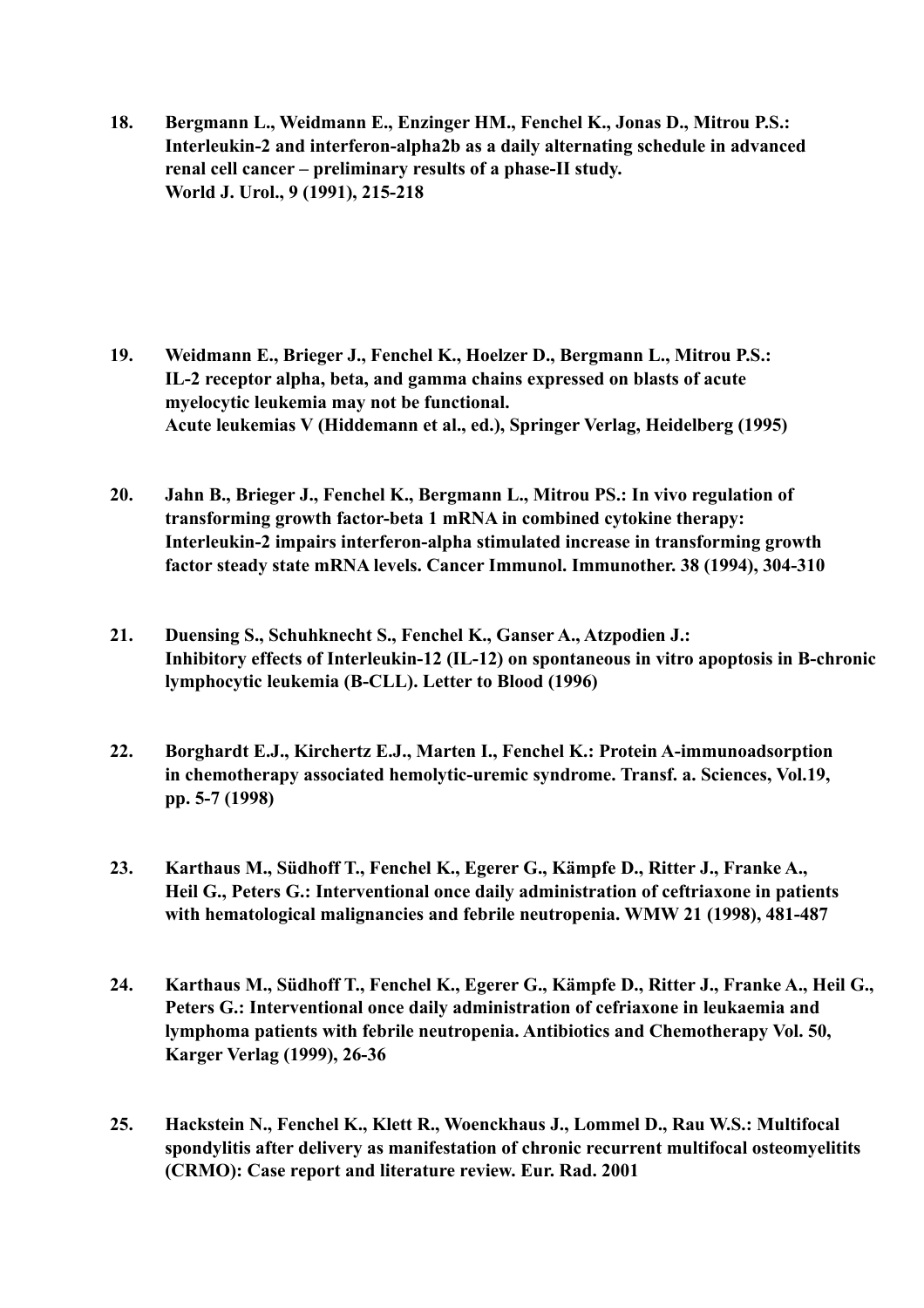- **26. [Wagner G,](http://www.ncbi.nlm.nih.gov/pubmed?term=wagner%2520g%255bauthor%255d&cauthor=true&cauthor_uid=22115500) [Fenchel K](http://www.ncbi.nlm.nih.gov/pubmed?term=fenchel%2520k%255bauthor%255d&cauthor=true&cauthor_uid=22115500), [Back W,](http://www.ncbi.nlm.nih.gov/pubmed?term=back%2520w%255bauthor%255d&cauthor=true&cauthor_uid=22115500) [Schulz A,](http://www.ncbi.nlm.nih.gov/pubmed?term=schulz%2520a%255bauthor%255d&cauthor=true&cauthor_uid=22115500) [Sachse MM](http://www.ncbi.nlm.nih.gov/pubmed?term=sachse%2520mm%255bauthor%255d&cauthor=true&cauthor_uid=22115500).: Leukemia cutis epidemiology, clinical presentation, and differential diagnoses. JDDG 2012 Jan;10(1):27-36. doi: 10.1111/j. 1610-0387.2011.07842.x. Epub 2011 Nov 17**
- **27. Göhring K, Wolff J, Doppl W, Schmidt KL, Fenchel K, Pralle H, Sibelius U, Bux J.: [Neutrophil CD177 \(NB1 gp, HNA-2a\) expression is increased in severe bacterial infections](http://www.ncbi.nlm.nih.gov/pubmed/15238147)  and polycythaemia vera. Br J Haematol. 2004 Jul;126(2):252-4**
- **28. [Fenchel K, Karthaus M.: Cytostatic drug extravasation--are there new recommendations](http://www.ncbi.nlm.nih.gov/pubmed/11789418)  for therapeutic management? Wien Med Wochenschr. 2001;151(3-4):44-6.**
- **29. Fenchel K., Rahn S.: Hämatologie In: Tauchtauglichkeit (ed. Tetzlaff K. et al.) Gentner Verlag 2009, 182-201**
- **30. [Wagner G](http://www.ncbi.nlm.nih.gov/pubmed?term=wagner%2520g%255bauthor%255d&cauthor=true&cauthor_uid=22115500), [Fenchel K,](http://www.ncbi.nlm.nih.gov/pubmed?term=fenchel%2520k%255bauthor%255d&cauthor=true&cauthor_uid=22115500) [Back W](http://www.ncbi.nlm.nih.gov/pubmed?term=back%2520w%255bauthor%255d&cauthor=true&cauthor_uid=22115500), [Schulz A](http://www.ncbi.nlm.nih.gov/pubmed?term=schulz%2520a%255bauthor%255d&cauthor=true&cauthor_uid=22115500), [Sachse MM](http://www.ncbi.nlm.nih.gov/pubmed?term=sachse%2520mm%255bauthor%255d&cauthor=true&cauthor_uid=22115500).: Abheilung Braf assoziierter Keratoakanthome durch Acitrein. JDDG 2013 submitted**
- **31. Dempke W., Fenchel K.: Targeted therapy in NSCLC- a double egded sword? EJM 2014 accepted**

**Wertung der Arbeiten wie folgt: Die Publikationen 1 – 10 sowie 28 und 29 entstammen meinen ureigensten Arbeiten im Sinne Urheberschaft und Durchführung, die Publikationen 11 – 13, 26-27 und 30-31 beinhalten einen 50 %igen Eigenanteil, 14 – 17 ca. 30 – 40 % und die Arbeiten 18 – 25 ca. 20 %.** 

 **Abstacts (Vorträge und Poster)**

- **1. Fenchel K., Bergmann L., Jahn B., Mitrou P.S., Hoelzer D.: Fludarabinmonophosphat in refractory chronic lymphocytic leukemia. Onkol. 14 Suppl. 2 (1991), 190 (Abstr. 546)**
- **2. Fenchel K., Bergmann L., Enzinger H., Jahn B., Weidmann E., Mitrou P.S.: Klinische Ergebnisse und biologische Effekte einer täglich alternierenden Therapie mit Interleukin-2 und Interferon-alpha beim fortgeschrittenen Nierenzellkarzinom. Onkol. 14 Suppl.2 (1991), 40 (Abstr. 112)**
- **3. Fenchel K., Bergmann L., Martin H., Jahn B., Mitrou P.S., Hoelzer D.:**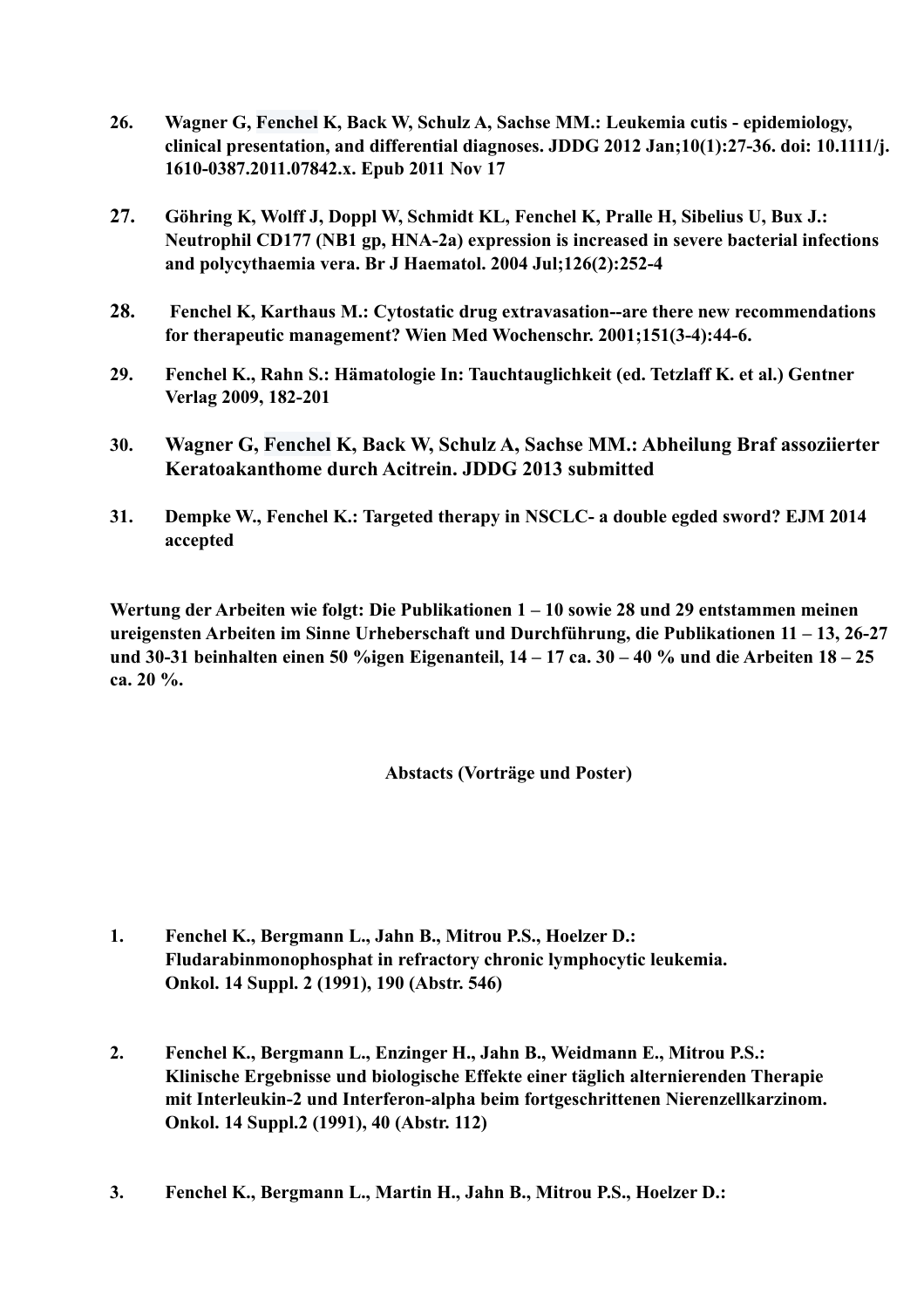**Clinical and biological effects of interleukin-2 as late consolidation therapy in 2nd remission of acute myelocytic leukemia with and without autologous bone marrow transplantation. Haematol. 76 Suppl. 4 (1991), 55 (Abstr. 209)**

- **4. Fenchel K., Bergmann L., Jahn B., Mitrou P.S.: Modulation of LFA1-alpha, LFA1 beta, VLA1 and ICAM-1 in vivo by interleukin-2 and alpha-interferon. Cell adhesion molecules in cancer and inflammation, London, 11.-13.12.1991**
- **5. Fenchel K., Bergmann L, Jahn B., Mitrou P.S.: Up-regulation of LFA-1 alpa, LFA 1 beta, VLA-1, and ICAM-1 in vivo by interleukin-2 in patients with AML. Ann. Hematol. 64 Suppl. (1992), Abstr. 131**
- **6. Fenchel K., Jahn B., Bergman L., Mitrou P.S.: Effects of immunotherapy with interleukin-2 and alpha-interferon in patients with malignant melanoma, renal cell carcinoma and AML on adhesion molecules. 8. Frühjahrestagung Dtschl. Ges. Immunol., München, 9.-11.3.1992**
- **7. Fenchel K., Bergmann L., Eder M., Jahn B., Mitrou P.S.: Modulation of adhesion molecules in vivo by interleukin-2 in patients with AML. 2nd Eur.Soc.Annalyt.Cell. Pathol. (ESAC 2), Nijmwegen, NL, 17.-22.3.1992 Analyt. Cell.Pathol. (1992) 4; 3:155**
- **8. Fenchel K., Jahn B., Bergmann L., Mitrou P.S.: Upregulation of adhesion molecules by immunotherapy as a mechanism of cytotoxicity in renal cell cancer, malignant melanoma and AML. Onkol. 15 (1992), Suppl. 1, 27**
- **9. Fenchel K., Bergmann L., Jahn B., Mitrou P.S.: Effectivity and toxicity of fludarabine phosphate in pretreated advanced chronic lymphocytic leukemia. J. Cancer Res. Clin. Oncol. 118 (1992), R104**
- **10. Fenchel K., Jahn B., Bergmann L., Mitrou P.S.: effects of adhesion molecules of immunotherapy with interleukin-2 and alpha-interferon in patients with malignant melanoma, renal cell cancer and AML. 8th International Congress of Immunology, Budapest, 23. – 28.8.1992**
- **11. Fenchel K., Gencic S., Jahn B., Mitrou P.S., Bergmann L.: Adhesion molecules during immunotherapy in patients with AML, renal cell cancer and malignant melanoma. 24th Congress Intern. Soc. Haematol., London, 23. – 27.8.1992**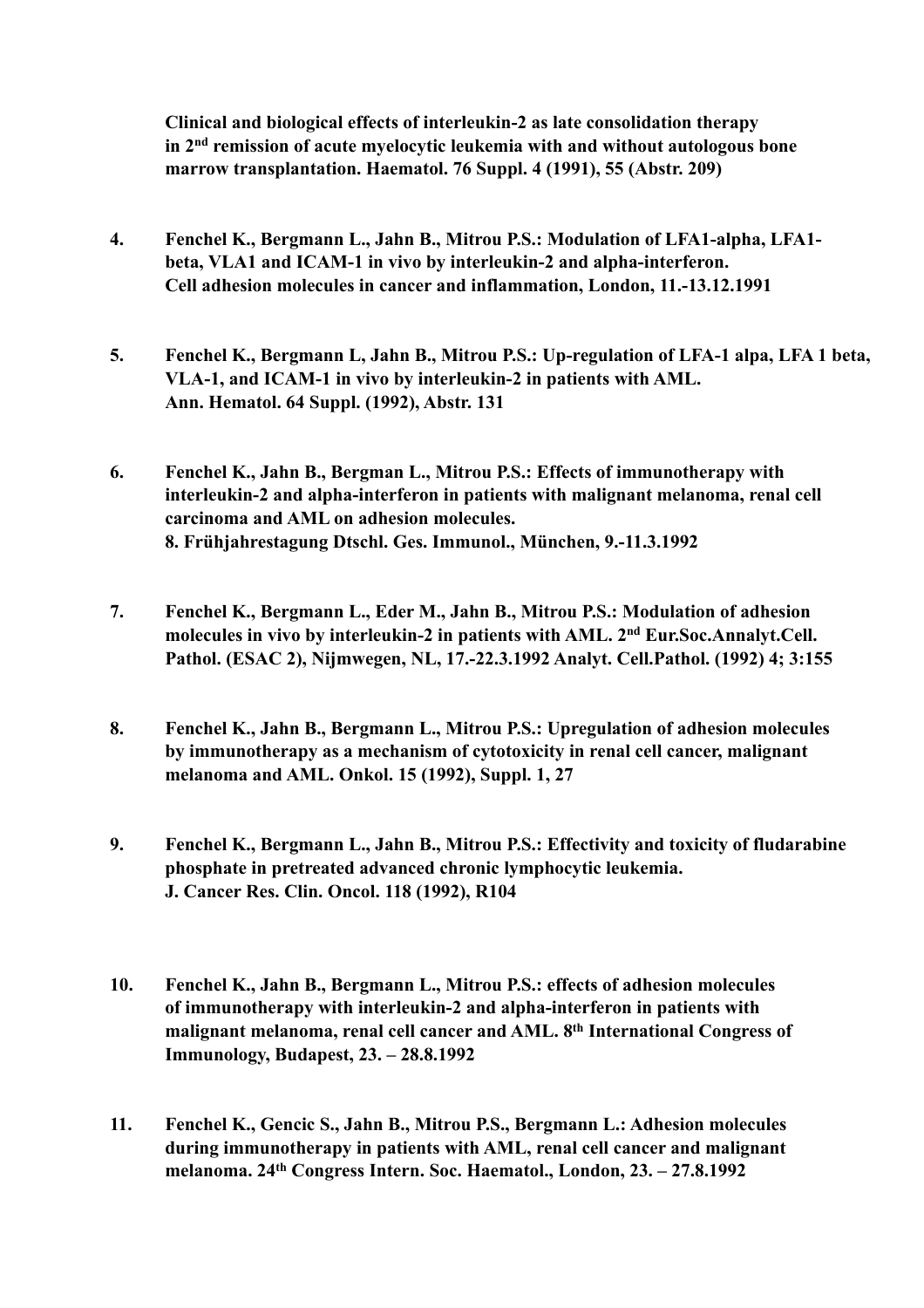- **12. Fenchel K., Jahn B., Mitrou P.S., Bergmann L.: Fludarabine phosphate in pretreated advanced chronic lymphocytic leukemia – effectivity and immunosuppressive side effects. 24th Congress Intern. Soc. Haematol., London, 23. – 27.8.1992**
- **13. Fenchel K., Bergmann L., Jahn B., Mitrou P.S.: Immunosuppressive effects of fludarabine phosphate in pretreated advanced chronic lymphocytic leukemia. Ann. Hematol. 65 Suppl. (1992), A53**
- **14. Fenchel K., Ernst W., Bergmann L., Jahn B., Ostermann M., Baum R.P., Mitrou P.S.: Complete remission of an allogeneic malignant melanoma acquired by kidney transplantation with immunotherapy of interleukin-2/alpha-Interferon. Ann. Hematol. 65 Suppl. (1992), A53**
- **15. Fenchel K., Gencic S., Jahn B., Mitrou P.S., Bergmann L.: Modulation of adhesion molecules by immunotherapy as a mechanism of cytotoxicity in AML, renal cell cancer, and malignant melanoma. Ann. Hematol. 65 Suppl. (1992), A53**
- **16. Fenchel K., Bergmann L., Neugebauer T., Enzinger H.M., Jahn B., Mitrou P.S., Hoelzer D.: Täglich alternierende Gabe von Interferon-alpha und Interleukin-2 beim metastasierten Nierenzellkarzinom. 6. Hessischer Krebskongress, Bad Homburg, 6. – 8.11.1992**
- **17. Fenchel K., Bergmann L., Jahn B., Mitrou P.S., Hoelzer D.: Effektivität und Toxizität von Fludarabin in der Behandlung der fortgeschrittenen chronisch lymphatischen Leukämie. 6. Hessischer Krebskongress, Bad Homburg, 6. – 8.11.1992**
- **18. Fenchel K., Ernst W., Bergmann L., Jahn B., Ostermann M., Baum R., Mitrou P.S.: Komplette Remission bei einem allogenen malignen Melanom durch IL-2/Interferon alpha – eine Kasuistik. Med. Klinik 88 Suppl.2 (1993), 178**

**19. Fenchel K., Bergmann L., Jahn B., Mitrou P.S.: Modulation of adhesion molecules during immunotherapy. 1. Tagung d. Arbeitskreises Adhäsionsmoleküle der Dtsch.**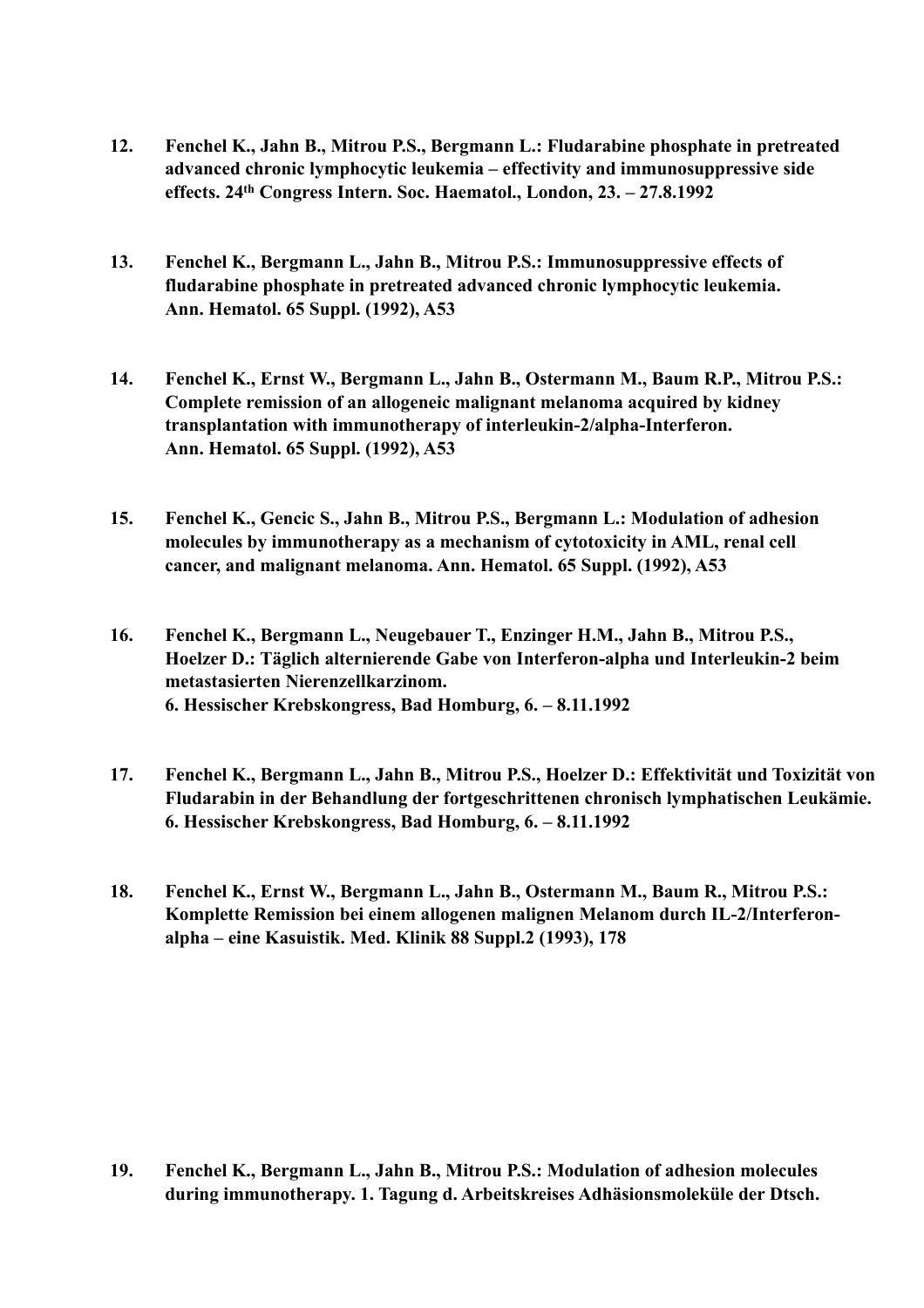**Ges. f. Immunologie, Heidelberg, 11. – 12.2.1993**

- **20. Fenchel K., Bergmann L., Brieger J., Jahn B., Mitrou P.S.: Modulation of adhesion molecules (CAM) on lymphocytes by IL-2 and expression of CAM on blasts in patients with AML. Proc. Am. Ass. Cancer Res., 34 (1993) 471 (Abstr. 2811)**
- **21. Fenchel K., Brieger J., Weidmann E., Mitrou P.S., Bergmann L., Hoelzer D.: High expression of ICAM-1 on leucemic cells and upregulation of it's ligands on lymphocytes by IL-2 in patients with AML. Exp. Hematol. 21, (1993), 1119**
- **22. Fenchel K., Bergmann L., Engert A., Mitrou P.S., Diehl V., Hoelzer D.: Clinical results and immunosuppressive effects of fludarabine phosphate in pretreated advanced chronic lymphocytic leukemia – a phase II trial. Ann. Hematol. 67 Suppl. (1993), A30**
- **23. Fenchel K., Bergmann L., Heller C., Christ S., Weidmann E., Brieger J., Mitrou P.S., Hoelzer D.: Prognostic value of simultaneous expression of CD7 and CD33 on leukemic blasts in AML. Ann. Hematol. Suppl. (1993), A30**
- **24. Fenchel K., Bergmann L, Heller C., Christ S., Weidmann E., Brieger J., Mitrou P.S., Hoelzer D.: Prognostic value of simultaneous expression of CD7 and CD33 on leukemic blasts in AML. Blood 82 Suppl. (1993), 122a**
- **25. Fenchel K., Bergmann L., Wijermans P., Engert A., Pralle H., Mitrou P.S., Diehl V., Hoelzer D.: Clinical experience and immunosuppressive effects of fludarabine phosphate in pretreated advanced chronic lymphocytic leukemia – a multicenter trial. Cancer Res. Clin. Oncol. 129 Suppl. (1994) R31**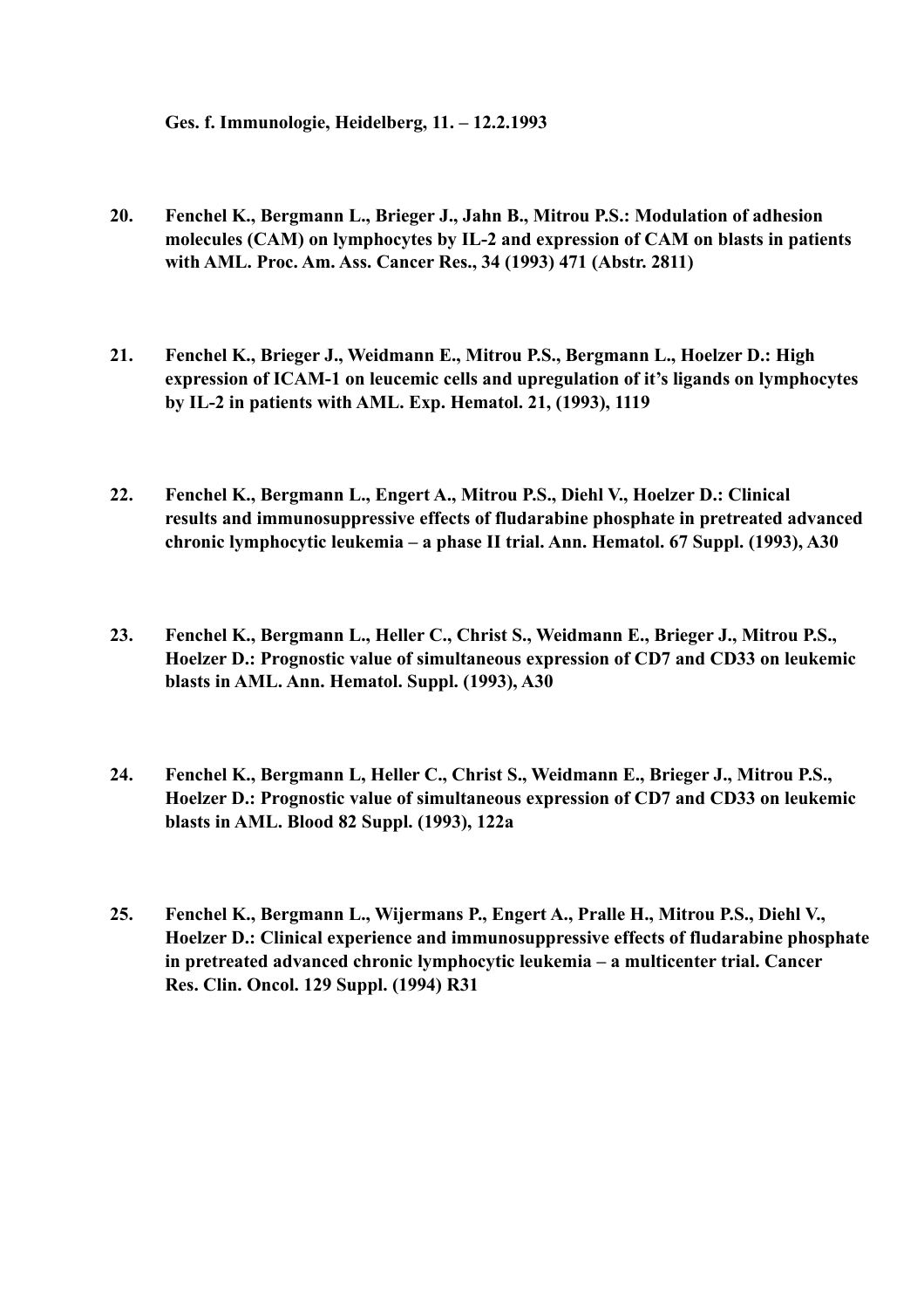- **26. Fenchel K., Bergmann L, Heller C., Willmann E., Weidmann E., Brieger J., Mitrou P.S., Hoelzer D.: Prognostic value of surface expression of CD7, CD33, and CD54 on leukemic blasts in AML. Ann. Hematol. 68 Suppl. 1 (1994), A21**
- **27. Fenchel K., Bergmann L., Wijermans P., Engert A., Pralle H., Mitrou P.S., Diehl, V., Hoelzer D.: Clinical results of fludarabine phosphate in advanced chronic lymphocytic leukemia and non-Hodgkin's lymphoma. Onkol. 17 Suppl. 2, (1994), 33**
- **28. Fenchel K., Niermann I., v. Illberg C.: Hörsturz infolge Scuba-Tauchens eine seltene tauchmedizinische Komplikation. Jahrestg. d. Dtsch. Ges. f. HNO, Karlsruhe 29. – 31.05.95**
- **29. Fenchel K., Winkler A., Neugebauer T., Weidmann E., Mitrou P.S., Hoelzer D., Bergmann L.: Clinical results of two high dose daily alternating schedules with interferon-alpha and interleukin-2 in advanced renal cell cancer and malignant melanoma. 3rd International Symposium "Biological Therapy of Cancer" München, 19. – 22.04.95**
- **30. Fenchel K., Hinrichs H.F., Anagnou J., Borghardt E.J.: Klinische Ergebnisse nach fraktionierter Gabe von Cisplatin/5-FU bei inoperablen oder rezidivierten Kopf-Halstumoren. 22. Deutscher Krebskongress 20. – 24.02.96 Berlin**
- **31. Fenchel K., Hinrichs H.F., Anagnou J., Borghardt E.J.: Clinical results and side effects with split course application of cisplatin/5-FU in inoperable and/or recurrent head and neck cancer. Proc. of the American Society of Clinical Oncology ASCO, 15 (1996), 321**
- **32. Fenchel K., Bergmann L., Wijermans P., Engert A., Pralle H., Mitrou P.S., Diehl V., Hoelzer D.: Clinical results and immunosuppressive effects of fludarabine phosphate in pretreated advanced chronic lymphocytic leukemia and non-Hodgkin's lymphoma. Brit. J. Haematol. 87 Supp. 1, (1994), 167**
- **33. Fenchel K., Bergmann L., Heller C., Willmann E., Weidmann E., Brieger J., Mitrou P.S., Hoelzer D.: Expression of CD7 and CD15 on leukemic blasts has a positive predictive value for response to induction therapy in AML. Brit. J. Haematol. 87 Supp. 1, (1994), 9**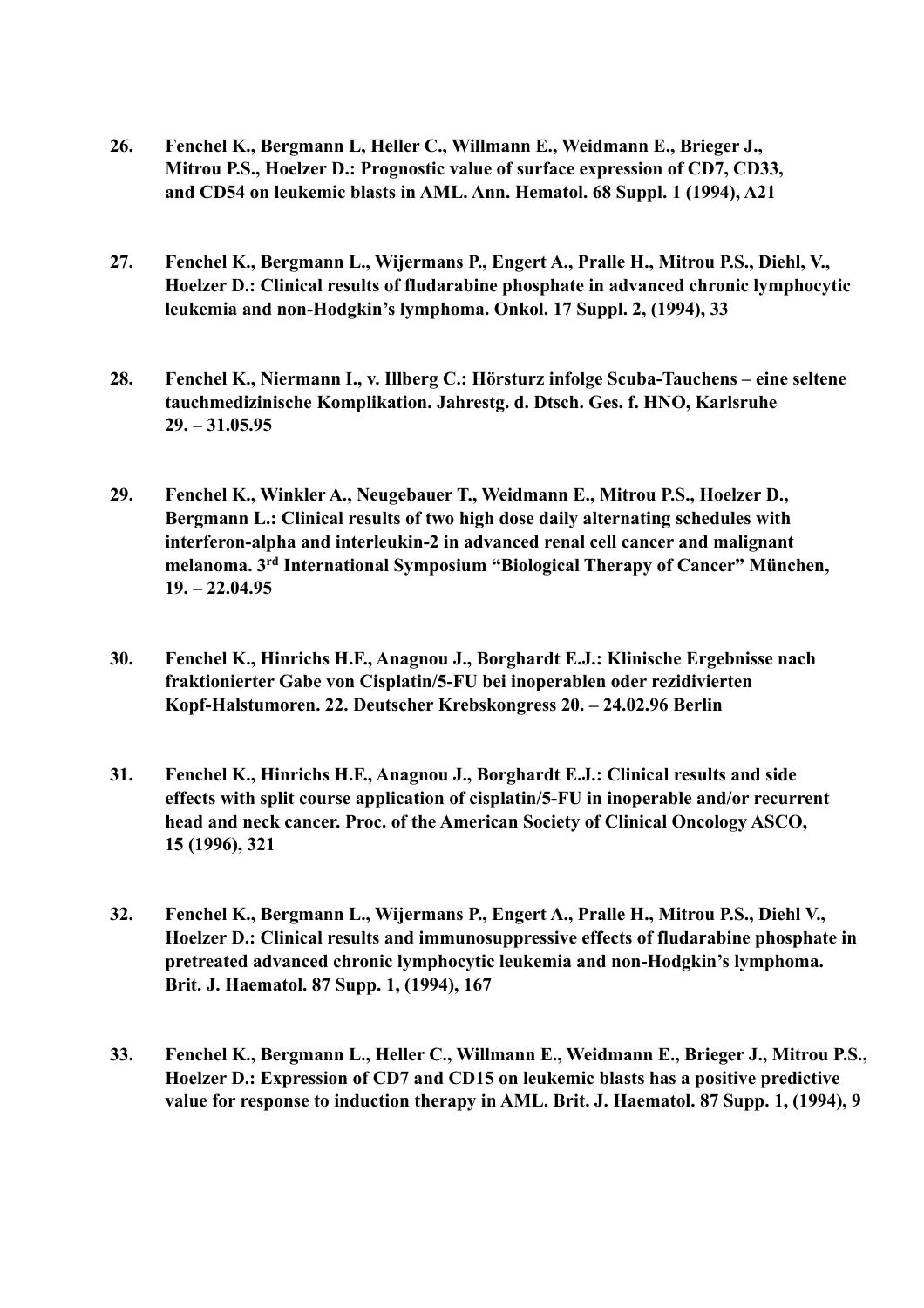- **34. Fenchel K., Atzpodien J., E. J. Borghardt, R.G. Geissler, H. Kirchner, A. Ganser: Fludarabine and Idarubicin followed by IL-2 in the treatment of pretreated advanced indolent lymphoma – preliminary results of a phase II study. Exp. Hematology, 25 (8) (1997), 846**
- **35. Fenchel K., Anagnou J., Dreher K., Hinrichs H.F., Borghardt E.J.: Klinische Ergebnisse und Nebenwirkungen nach fraktionierter Gabe von Cisplatin/5-FU bei inoperablen oder rezidivierten Kopf-Halstumoren. 6. Interdisziplinäres Onkologisches Symposium, 10. – 12.4.97 Rothenburg o.d.T.**
- **36. Fenchel K., Atzpodien J., E.J. Borghardt, R.G. Geissler, H. Kirchner, A. Ganser: Combination of Fludarabine, , Idarubicin, and IL-2 in the treatment of pretreated advanced indolent lymphoma – preliminary results of a phase II study. Onkologie, 20, Supp. 1 (1997), 142**
- **37. Atzpodien J., Fenchel K., R. Hoffmann, E.J. Borghardt, R.G. Geissler, H. Kirchner, A. Ganser: Fludarabine and Idarubicin in the treatment of pretreated advanced indolent lymphoma – results of a phase II study. Blood 90 (10), Supp. 1, 304b**
- **38. Fenchel K., Atzpodien J., E.J. Borghardt, R.G. Geissler, R. Hoffmann, H. Kirchner, A. Ganser: Interleukin-2 is effective in reducing the Fludarabine-induced CD4+ cell depletion. Blood 90 (10), Supp 1, 511a**
- **39. Fenchel K., Hoffmann R., Borghardt J., Kirchner H., Pralle H., Ganser A., Atzpodien J.: Interluekin-2 reduces the CD 4+ cell depletion following Fludarabine and Idarubicin combination. Br. J. Haematology 102 (1998), 89**
- **40. Atzpodien J., Borghardt E., Dreher K., Schrader A., Ganser A., Pralle H., Fenchel K.: Fludarabine and idarubicin followed by IL-2 in pretreated advanced indolent lymphoma: results of a phase II study. Ann. Hematology 77suppl. 1 (1998), A6**
- **41. Fenchel K., Lassmann S., Borghardt E., Dreher K., Ganser A., Pralle H., Atzpodien J.: Fludarabine and idarubicin followed by IL-2 in the treatment of pretreated advanced indolent lymphoma: results of a phase II study. Ann. Hematology 77suppl. 2 (1998), S147**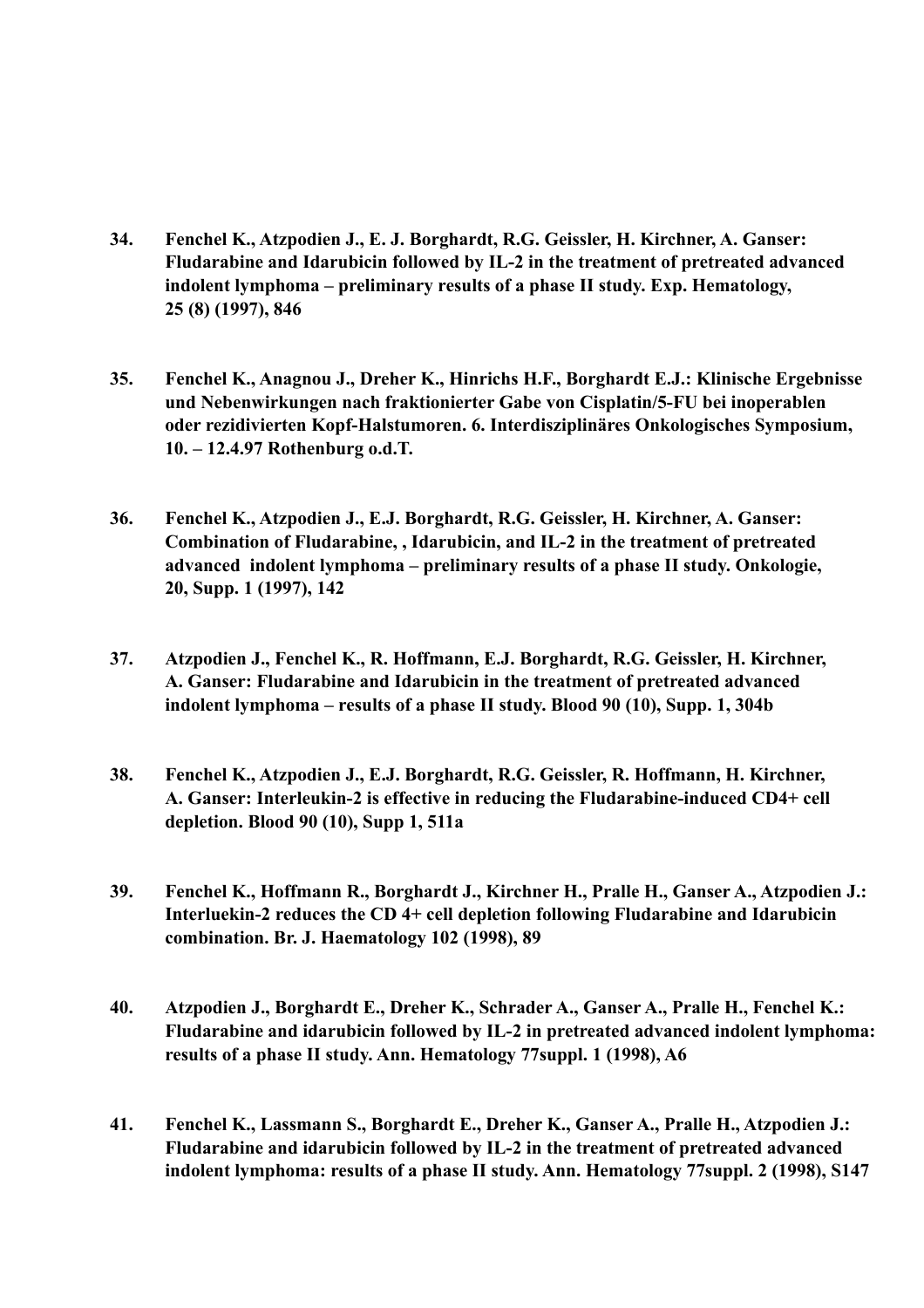- **42. Fenchel K., Karthaus M., Steffens C., Dreher K., Böhme V., Pralle H., Kubicka S.,** Weber C., Stoffregen C.: Taxanes: an effective 2<sup>nd</sup> line treatment of advanced  **esophageal cancer – a rendomised trial. Proc. of the American Society of Clinical Oncology ASCO, 18 (1999), 283a**
- **43. Fenchel K., Winkler L., Pralle H., Kemkes-Matthes B.: Does therapy with G-CSF in heamatological diseases cause coagulation activation? Proc. 5th international symposium on thrombotic diseases, Cannes, 6/98**
- **44. Fenchel K., Lassmann S., Borghardt E., Dreher K., Ganser A., Pralle H., Atzpodien J.: Fludarabine and idarubicin followed by IL-2 in the treatment of pretreated advanced indolent lymphoma: results of a phase II study. Ann. Oncology 10 suppl. 3 (1999), 131**
- **45. Fenchel K., Ehlers S., Matzdorff A., Nees M., Pralle H., Kemkes-Matthes B.: Tissue factor in myeloid leukemia. Ann. Hematolog. (2000) 79suppl. I, A70**
- **46. Fenchel K., Ehlers S., Winkler L., Pralle H., Kemkes-Matthes B.: Does therapy with G-CSF in haematologic diseases cause coagulation activation? Proc. 6th International symposium on thrombotic diseases, Lisbon, 6/99**
- **47. Fenchel K., Pralle H.: Prophylaxis of pulmonary mycosis with itraconazole solution in patients undergoing aggressive chemotherapy for AML, M. Hodgkin, NHL, CML and ALL. Proc. 6th internation conference on the management of serious fungal infections, in press**
- **48. Fenchel K., Goerg A., Matzdorff A., Nees M., Kemkes-Matthes B.: Tissue factor elevation in acute myeloid leukemia: prognostic value for leukemic cells? Blood 96,11 (2000), 201b**
- **49. Bermann L., Fenchel K., Jahn B., Mitrou PS.: Up-regulation of adhesion molecules and secondary cytokines in cancer patients treated with bolus infusion II-2.**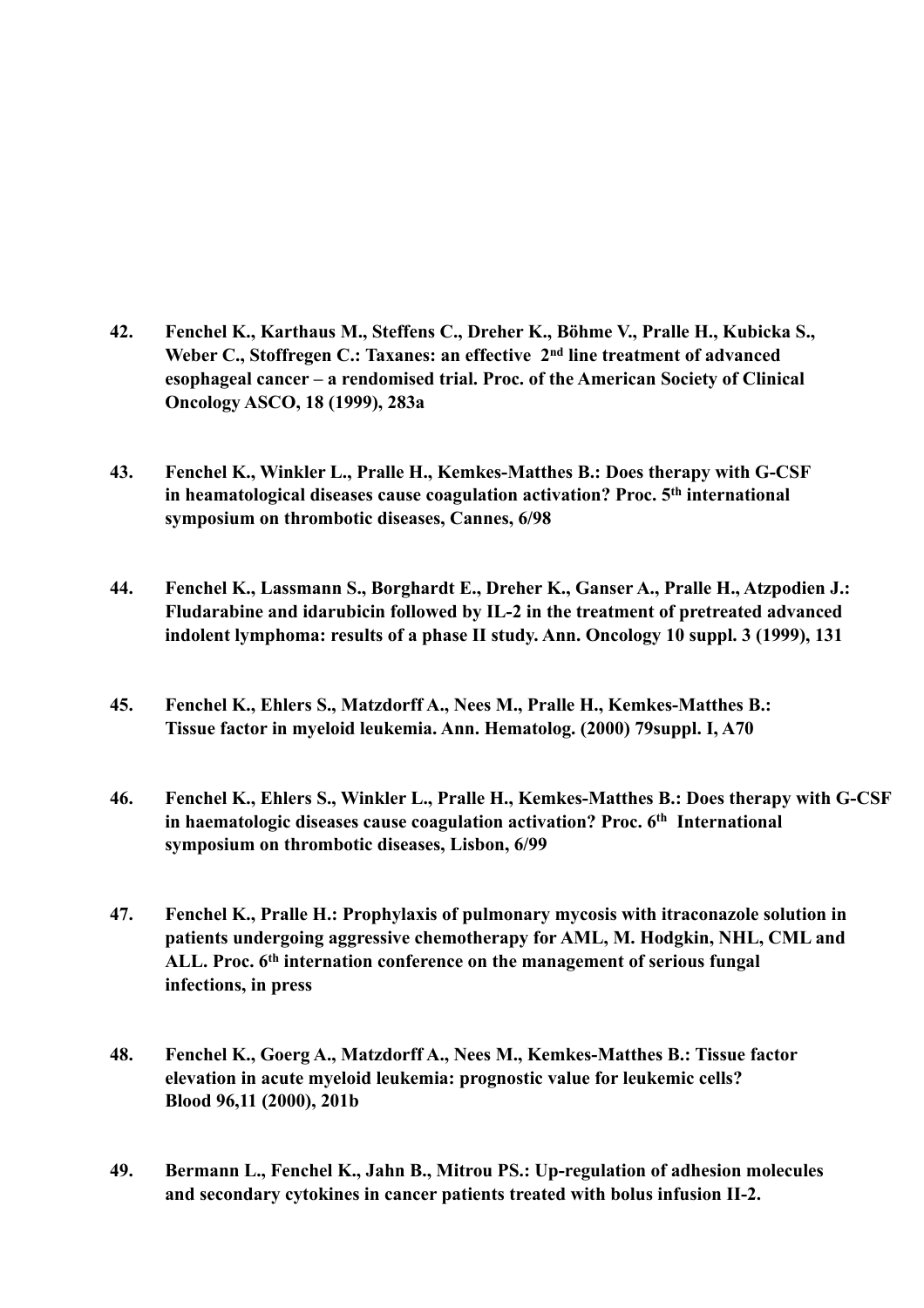**Am. Soc. Cancer Res., San Diego, USA, 20. – 23.5.1992**

- **50. Bergmann L., Fenchel K., Wijermans P., Engert A., Pralle H., Mitrou P.S., Diehl V., Hoelzer D.: Clinical experience with and immunosuppressive effects of fludarabine phosphate in pretreated advanced chronic lymphocytic leukemia. Onkol. 16 Suppl.1 (1993), 13**
- **51. Bermann L., Heil G., Fenchel K., Brücher J., Bunjes D., Lohmeyer J., Gunsilius E., Mitrou P.S.: Interleukin-2 bolus infusion as late consolidation therapy in 2nd remission of acute myelocytic leukemia with and without autologous bone marrow transplantation – biological effects and first clinical results. Ann. Hematol. 64Suppl. (1992), Abstr.87**
- **52. Göke B., Fenchel K., Knobloch S., Koop I., Adler G., Arnold R.: Influence of asperlicin, a CCK-antagonist, on the trophic response of the rat pancreas to protease-inhibitor feeding. Dig.Dis.Sciences (1987) 32;10:1167**
- **53. Bergmann L., Fenchel K., Enzinger H.M., Jahn B., Weidmann E., Mitrou P.S.: Daily alternating schedule with interferon-alpha and interleukin-2 in advanced renal cell cancer – clinical results and biological effects. Eur.J.Cancer, 27 Suppl.2 (1991), 100 (Abstr.584)**
- **54. Jahn B., Weidmann E., Bergmann L., Stock J., Kirsten R., Fenchel K., Mitrou P.S.: Secondary release of cytokines during interleukin-2 therapy in cancer patients. Onkol. 14 Suppl.2 (1991), 190 (Abstr.547)**
- **55. Bergmann L., Fenchel K., Martin H., Jahn B., Mitrou P.S., Hoelzer D.: Interleukin-2 as late consolidation therapy in 2nd remission of acute myelocytic leukemia with and without autologuous bone marrow transplantation. Onkol. 14 Suppl.2 (1991), 13 (Abstr.31)**
- **56. Jahn B., Fenchel K., Bergmann L., Mitrou P.S.: Interleukin-2 inhibits interferon-alpha** induced transcription of transforming growth factor-beta<sub>1</sub> in vivo. 8. Frühjahrstagung  **Dtsch. Ges.Immunol., München, 9. – 11.3.1992**
- **57. Jahn B., Weidmann E., Bergmann L., Fenchel K., Mitrou P.S.: Induction of endogeneous interleukin-2 therapy. J. Cancer Res.Clin.Oncol. 118 (1992), R49**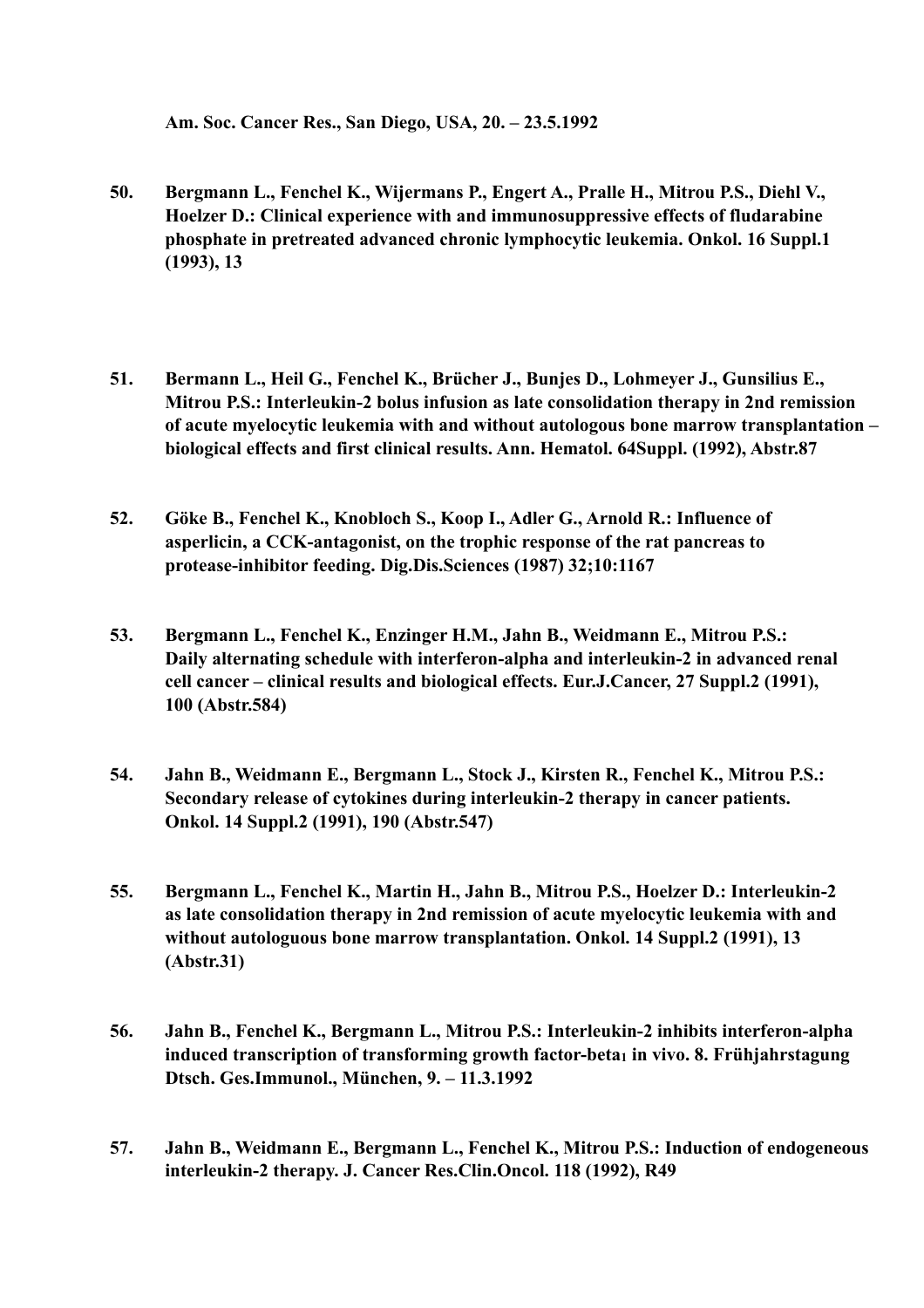- **58. Bergmann L., Fenchel K., Mitrou P.S.: Consecutive studies with dose reduction using a daily alternating schedule of interferon-alpha and interleukin-2 in renal cell cancer. J. Cancer Res. Clin. Oncol. 118 (1992), R116**
- **59. Bergmann L., Fenchel K., Heil G., Kolbe K., Martin H., Lengfelder E., Bunjes D., Lohmeyer J., Gunsilius E., Mitrou P.S.: Interleukin-2 as late consolidation therapy in 1st relapse of acute myelocytic leukemia – Preliminary results of a multicenter phase II study. Onkol. 15 (1992), Suppl.1, 27**

- **60. Enzinger H.-M., Bergmann L., Fenchel K., Neugebauer T., Jahn B., Mitrou P.S.: Daily alternating schedules of interferon-alpha and interleukin-2 in advanced renal cell cancer – clinical results and biological effects. Onkol. 15 (1992), Suppl.1, 24**
- **61. Brieger J., Weidmann E., Fuck S., Fenchel K., Mitrou P.S., Hoelzer D., Bergmann L.: Expression of the wilms tumor gene (wt-1) in human leukemias may provide early detection of minimal residual disease. Ann. Hematol. 67 Suppl. (1993), A15**
- **62. Brieger J., Weidmann E., Fenchel K., Mitrou P.S., Bergmann L., Hoelzer D.: The wilms tumor gene (wt-1) mRNA is frequently expressed in AML and may provide early diagnosis of residual blasts. Proc. Am. Ass. Cancer Res. 35 (1994),223**
- **63. Brieger J., Weidmann E., Fenchel K., Mitrou P.S., Bergmann L., Hoelzer D.: The wilms tumor gene wt-1 in acute myelogenous leukemia and it's possible relevance for the patient's prognosis. Brit. J. Haematol. 87 Suppl. 1, (1994), 4**
- **64. Mitrou P.S., Enzinger H.-M., Fenchel K., Neugebauer T., Jahn B., Bergmann L.: Clinical results and biological effects of two dose modified daily alternating schedules with interferon-alpha and interleukin-2 in advanced renal cell cancer. Ann. Hematol. 65 Suppl. (1992), A94**
- **65. Brieger J., Weidmann E., Fenchel K., Fuck S., Mitrou P.S., Bergmann L., Hoelzer D.: The wilms tumor gene as a new possible genetic marker in the detection of minimal residual disease in acute myelogenous leukemia. Cancer Res. Clin. Oncol. 129 Suppl.**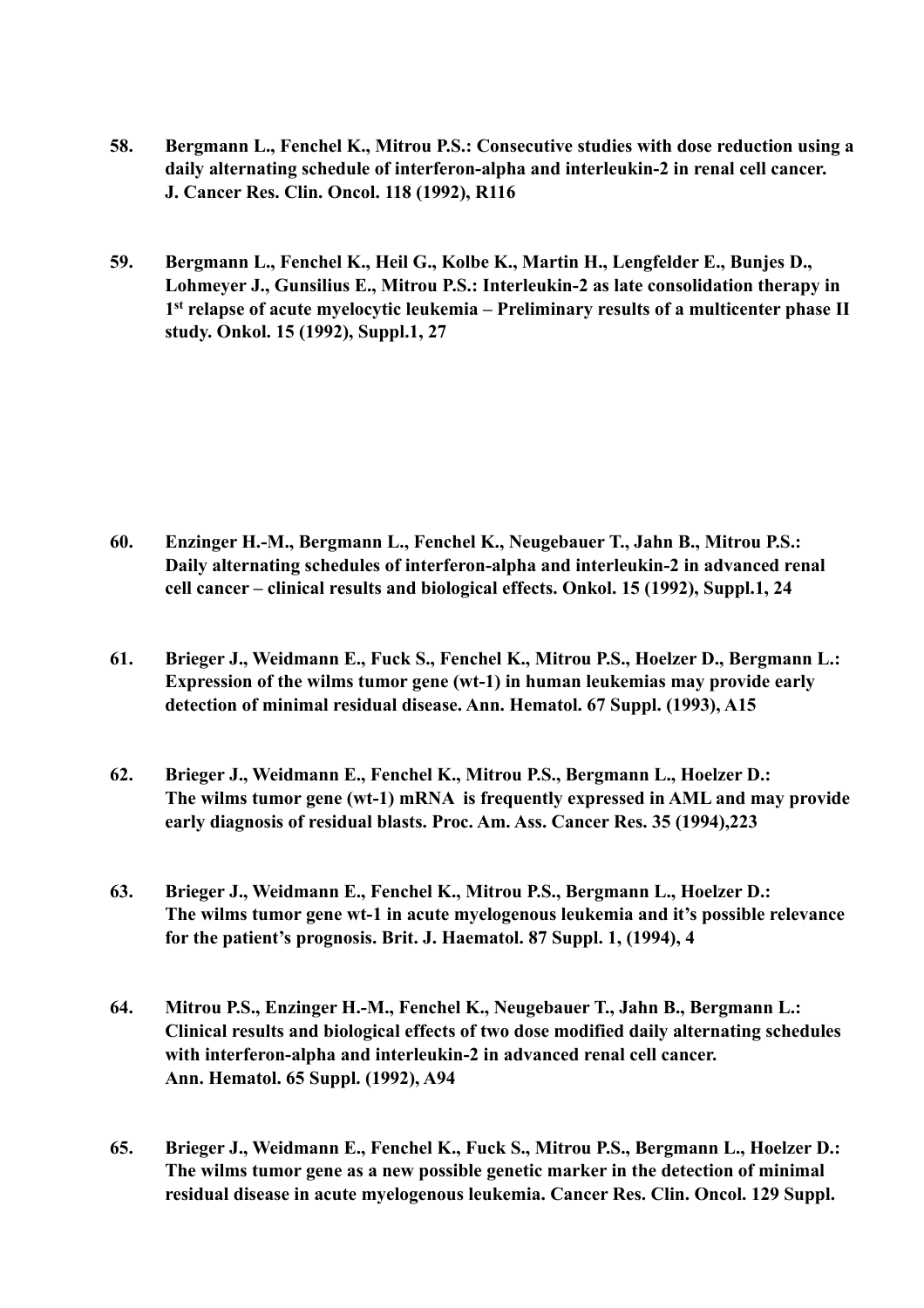**(1994) R106**

- **66. Jahn B., Bergmann L., Fenchel K., Weidmann E., Schwulera U., Mitrou P.S.: Cloning of peripheral lymphocytes in acute phase of acute myelocytic leukemia results in predominantly CD3+CD4+ T-cell Onkol. 15 (1992), Suppl. 1, 19**
- **67. Jahn B., Fenchel K., Bergmann L., Mitrou P.S.: Interferon-alpha (IFN-alpha) induced transcription of transforming growth factor-beta1 (TGF-beta) is Onkol. 15 (1992), Suppl. 1, 25**

- **68. Jahn B., Fenchel K., Bergmann L., Mitrou P.S.: Interleukin-2 inhibits interferon-alpha induced transription of transforming growth factor-beta1 in vivo. 8th International Congress of Immunology, Budapest, 23. – 28.8.1992**
- **69. Jahn B., Fenchel K., Bergmann L., Mitrou P.S.: Transforming growth factor-beta1 (TGF-beta<sub>1</sub>) in vivo: Increase of TGF-beta<sub>1</sub> specific mRNA by interferon-alpha (rIFN alpha) is suppressed by interleukin2 (rll-2) administration. 24th Congess Intern.Soc.Haematol., London, 23-27.8.1992**
- **70. Bergmann L., Jahn B., Heil G., Kolbe K., Fenchel K., Mitrou P.S.: the effect of interleukin-2 in the consolidation of AML in 2nd remission may be caused by the activation of specific autologous CD4\* cytotoxic T-cells 24th Congress Intern.Soc.Haematol., London, 23-27.8.1992**
- **71. Bergmann L., Karacas T., Jahn B., Lautenschläger G., Szepesi S., Fenschel K., Hoelzer D., Mitrou P.S.: Intensive chemotherapy with vincristine, high-dose adriamycin, cyclophsophamide, prednisone and etoposide (VACPE) in high-malignant non-Hodgkin lymphomas. – An ongoing phase II trial. Ann.Hematol.65 suppl. (1992), A35**
- **72. Jahn B., Bergmann L., Fenchel K., Weidmann E., Schwulera U., P.S. Mitrou: CD3+ CD4+ T-cells as effective cells of autologous blase specific cytotoxicity in acute myelocytic leukemia. Ann.Hematol. 65 Suppl. (1992), A73**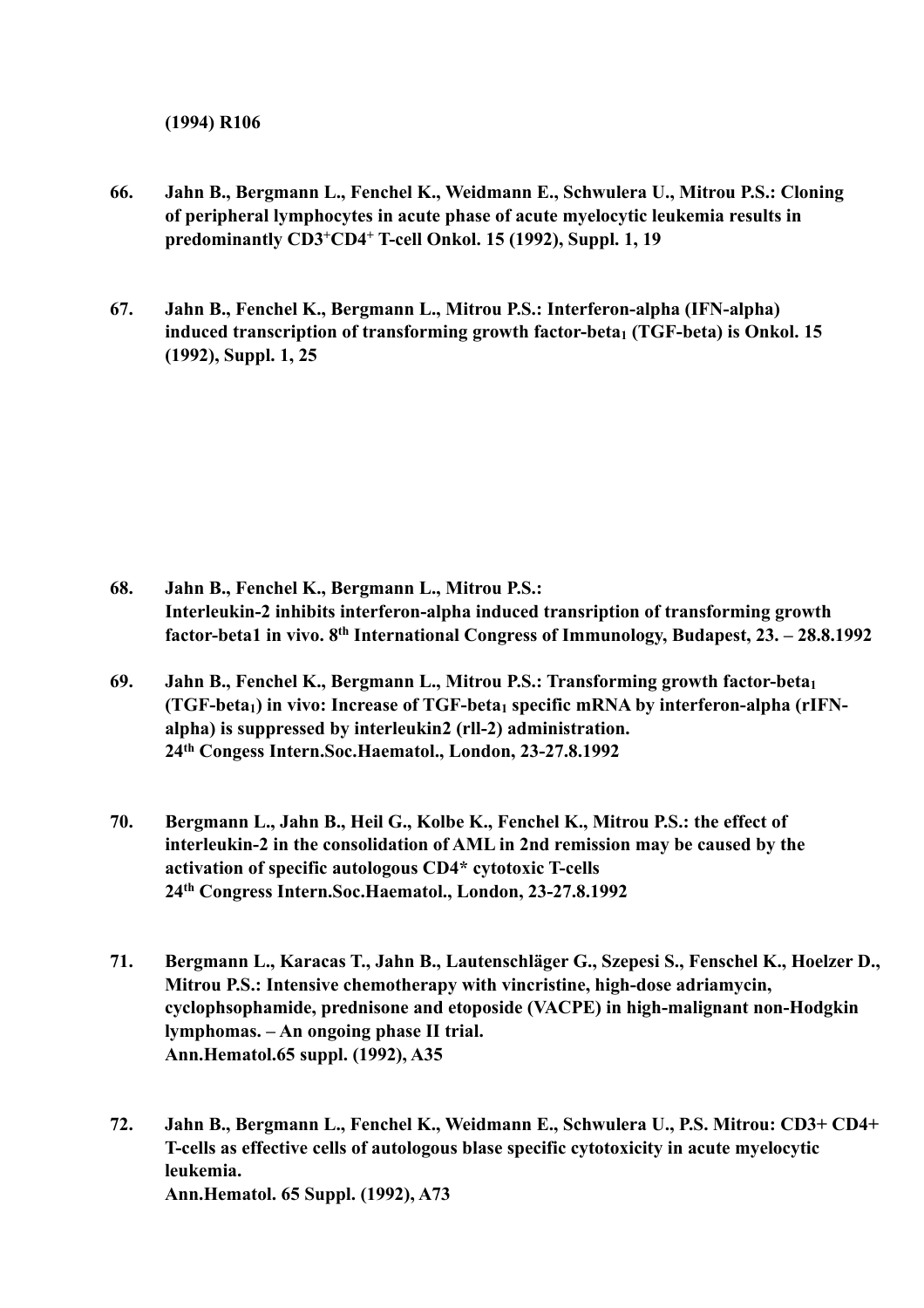- **73. Brieger J., Jahn B., Fenchel K., Appelhans, Bergmann L., Mitrou P:S:: Expression of transforming growth factor?1 and interleukin-10 mRNA indicate immunosupresive potential of AML blasts. Ann.Hematol 65 suppl. (1992), A40**
- **74. Jahn B., Fenchel K., Bergmann L., Mitrou P.S.: Interferon-alpha induced transcription of transforming growth factor-?1 is impaired by interleukin-2 in vivo. Ann.mematol. 65 Suppl. (1992), A73**
- **75. Jahn B., Bergmann L., Fenchel K., Weidmann E., Schwulera U., P.S. Mitrou: Cloning of peripheral lymphocytes in acute phase of acute myelocytic leukemia results in predominantly CD+ CD4+ T-cell clones with blast specific autologous cytotoxicitiy. Blood 80 Suppl. 1 (1992), 188a**
- **76. Bergmann L., Knuth A., Lautenschläger G., Karacas T., Jahn B., Szepesi S., Fenchel K., Mitrou P.S., Hoelzer D.,: Intensivierte Chemotherapie mit Voncristin, Hochdosis-Adriblastin, Cyclophosphamid, Prednison und VP-16 (VACPE) bei hochmalignen non-Hodgkin Lymphomen- Zwischenergebnisse einer Phase II Studie Med.Klinik 88 Suppl2 (1993), 215**
- **77. Bergmann L., Knuth A., Lautenschläger G., Karacas T., Jahn B., Szepesi S., Fenchel K., Mitrou P.S., Hoelzer D.,: Intensive chemotherapy with a combined therapy of vincristine, high-dose adriamycin, cyclophosphamide, prednisone in high-grade malignant lymphomas. – A phase II study, 5th International Conference on Malignant Lymphoma, Lugano, 9.-12.6.1993**
- **78. Brieger J., Weidmann E., Fenchel K., Mitrou P.S., Hoelzer D.: Inversion of remission duration in 2nd remission of AML by interleukin-2. The antileucemic effect may be caused by autologous CD4+ Cytotoxic lymphocytes. Exp.Hematol. 21, (1993), 1046**
- **79. Bergmann L., Jahn B., Heil G. Kolbe K., Lengfelder E., Lohmeyer J., Fenchel K., Weidmann E., Mitrou P.S., Hoelzer D.: Inversion of remission duration in 2nd remission of AML by interleukin-2. the antileucemic effect may be caused by autologous CD4+ cyttoxic lymphocytes. Exp.Hematol. 21, (1993), 1046**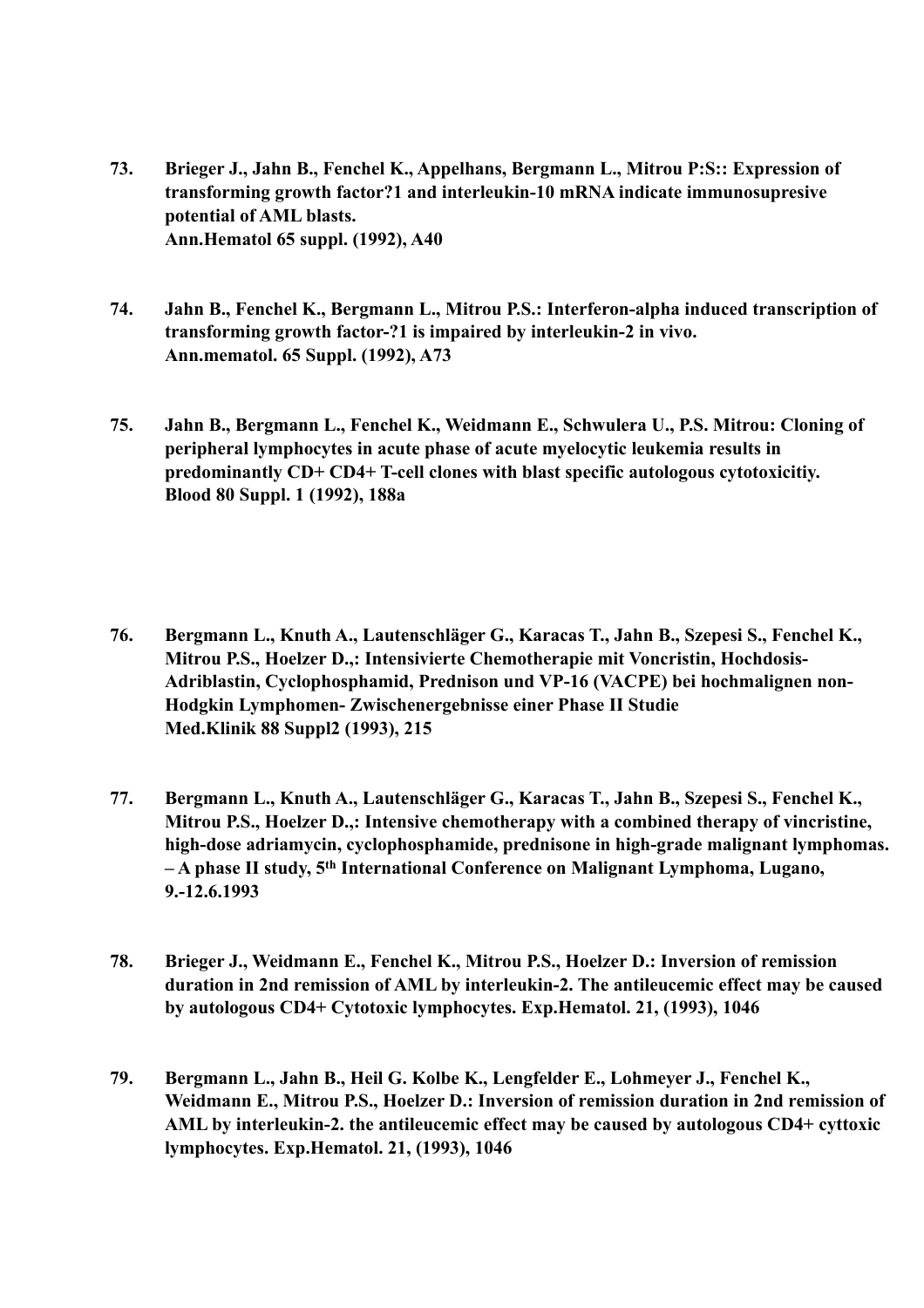- **80. Brieger J., Weidmann E., Fenchel K., Mitrou P.S., Hoelzer D., Bergmann L.: Transforming growth factor transcription and release by AML blasts may indicate immunosuppressive potential. Exp. Hematol. 21, (1993), 1115**
- **81. Brieger J., Weidmann E., Fenchel K., Mitrou P.S., Hoelzer D., Bergmann L.: Transforming growth factor (TGF-?1) transcription and release by leukemic cells may provide an explanation for immunosuppressivion in leukemia. Ann. Hematol. 67 Suppl. (1993), A15**
- **82. Mitrou P.S., Jahn B., Bergmann L., Fenchel K., Weidmann E., Schwulera U., Hoelzer D.: Cloning of peripheral lymphocytes in untreated acute myelocytic leukemia results in predominantly CD3+ CD4+ T-cell clones with blast specific autologous cytotoxicitiy. Ann. Hematol. 67 Suppl. (1993), A82**

**83. Weidmann E., Brieger J., Fenchel., Hoelzer D., Bergmann L., Mitrou P.S.: Introduction of a model to study the in vitro T-cell response to autologous cytokine gene engineered tumor cells. Ann. Hematol. 67 Suppl. (1993), A82**

**84. Bergmann L., Karacas T., Knuth A., Lautenschläger G., Szepesi S., Fenchel K., Mitrou P.S., Hoelzer D.: Effective chemotherapy with a combined therapy of vincristine, adriamycin, cyclophsophamide, prednisone and etoposide (VACPE) in high-grade non-hodgkin lymphomas. – Results of a phase II study. Ann Hematol. 67 Suppl. (1993), A9**

**85. Bergmann L., Karacas T., Knuth A., Lautenshcläger G., Szepesi S., Fenchel K., Mitrou P.S., Hoelzer D.: Combined therapy with vincristine, Adriamycin, cyclophsophamide, prednisone and etoposide (VACPE) in high-grade malignant lymphomas. – Results of a phase II study. Cancer Res. Clin. Oncol. 129 Suppl. (1994) R31**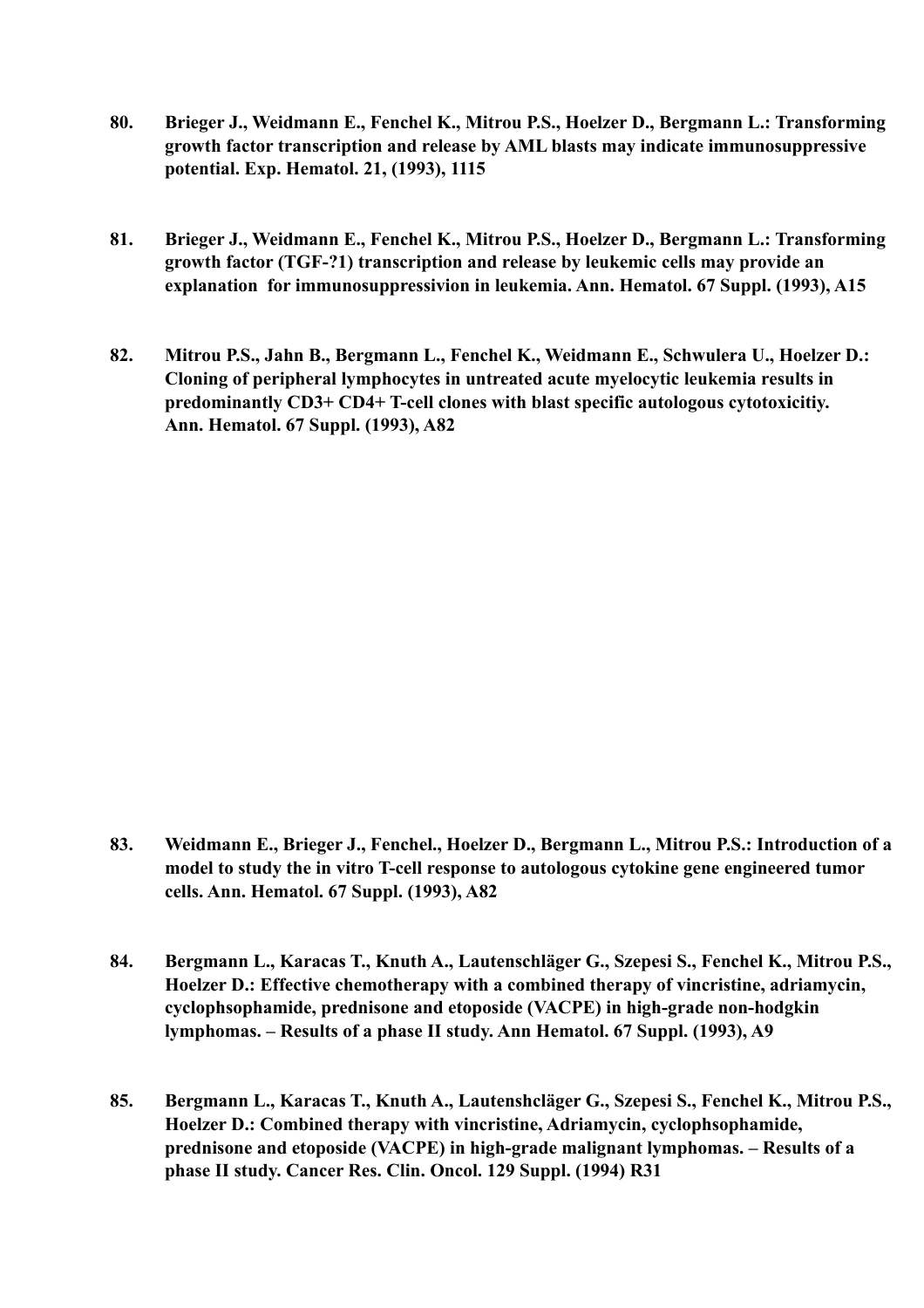- **86. Weidmann E., Brieger J., Fenchel K., Mitrou P.S., Bergmann L., Holezer D.: Expression of the IL-2 receptor alpha, beta, gamma chains on AML blasts and on AML derived cell lines. Proc. Am. Ass. Cancer Res. 35 (1994), 531**
- **87. Schui D.K., Brieger J., Weidmann E., Fenchel K., Mitrou P.S., Bergmann L., Hoelzer D.: The inhibition of the lymphokine activated killer cells activation meidated by AML culture supernatants might be due to transfomring growth factor beta (TGF-ß1). Ann. Hematol. 68 Suppl. 1 (1994), A37**
- **88. Brieger J., Weidmann E., Fenchel K., Mitrou P.S., Bergmann L., Hoelzer D.: The amplification of the wilms tumor gene (wt-1) mRNA using the polymerase chain reaction technique (PCR) may enable sensitive detection of small blast populations in AML. Ann. Hematol. 68 Suppl. 1 (1994), A16**
- **89. Weidmann E., Brieger J., Fenchel K., Hoelzer D., Bergmann L., Mitrou P.S.: IL-2 receptor (IL-2R)alpha, beta, gamma chains expressed on blasts of acute myelocytic leukemia may not be functional. Ann. Hematol. 68 Suppl. 1 (1994), A21**

- **90. Weidmann E., Brieger J., Jahn B., Fenchel K., Bergmann L., Hoelzer D., Mitrou P.S.: Analysis of lymphocyte mediated cytotoxic activity against blast cells from acute myelocytic leukemia by blast cell lactate dehydrogenase release. Brit. J. Haematol. 87 Suppl. 1, (1994), 23**
- **91. Schui D. K., Brieger J., Weidmann E., Fenchel K., Mitrou P.S., Hoelzer D., Bergmann L.: TGF-beta1 might be responsible for the inhibition of LAK activity mediated by blast cell culture supernatants. Brit. J. Haematol. 87 Suppl. 1, (1994), 20**
- **92. Brieger J., WEidmann E., Fuck S., Fenchel K., Bergmann L., Hoelzer D., Mitrou P.S.: Unresponsiveness to IL-2 by AML blast cells expressing IL-2 receptors. Onkol. 17 Suppl. 2, (1994), 17**
- **93. Borghardt E.J., Kirchertz E.J., Marten I., Fenchel K.: Protein A-immunoadsorption in**